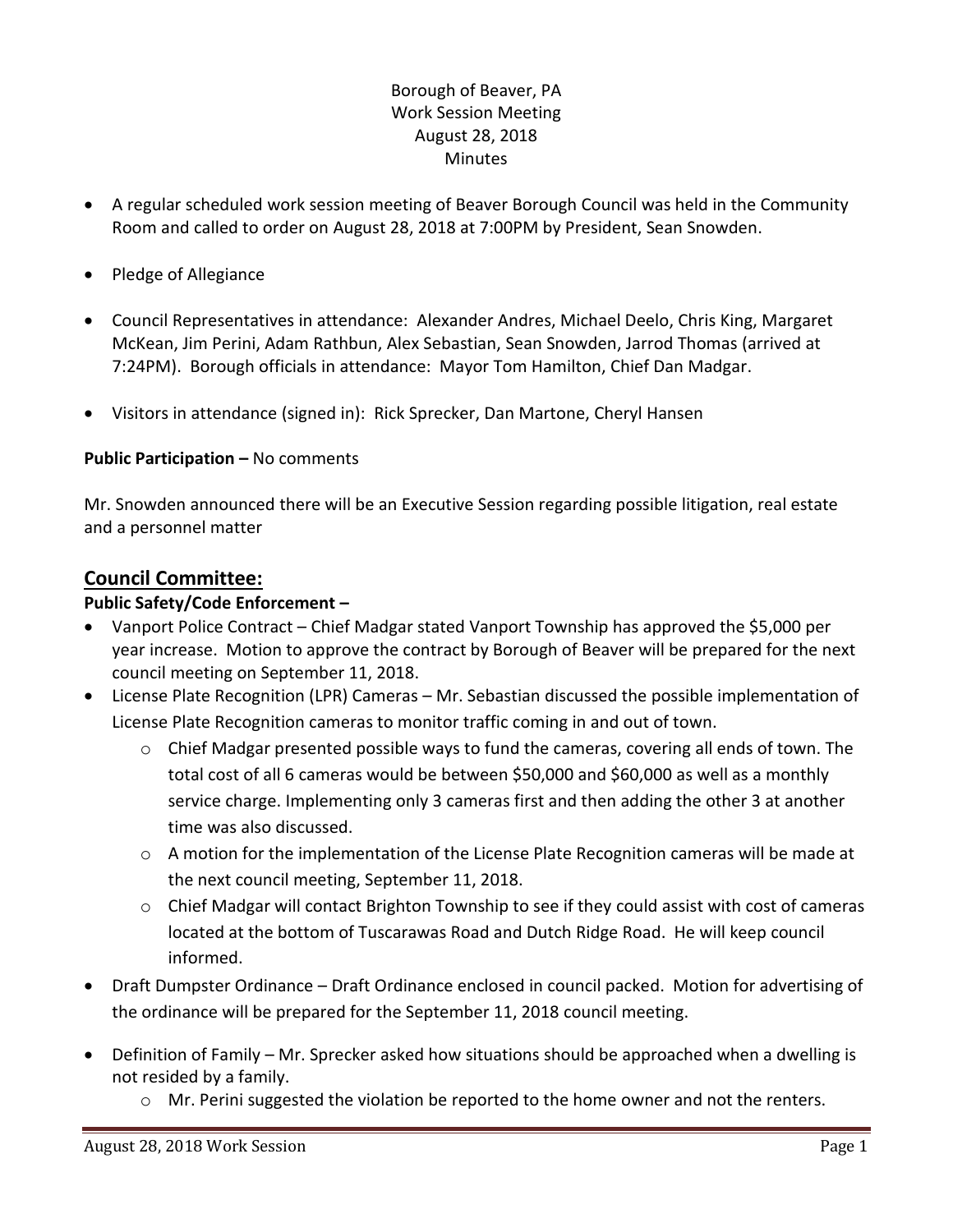- $\circ$  Mr. Thomas suggested creating an appeals board for any rental registration issues.
	- Mr. Snowden suggested using COG and members from another community for an appeals board.
- Mr. Snowden discussed his concerns of a home on the corner of 4<sup>th</sup> Street and Dravo Avenue, as he has had multiple complaints. The borough will continue to work on resolving the issue.
- Mr. Sprecker asked for any updates with implementing a fire code program.
	- $\circ$  Chief Madgar met with the Ambridge Fire Department and is waiting on an update on upcoming trainings for the program.
- Hiring a full-time police officer Motion will be prepared for the September 11, 2018 council meeting

### **Highway –**

- Zoning Ordinance Draft Ordinance enclosed in council packet. Motion will be prepared for the September 11, 2018 council meeting
- Mr. Martone discussed the submitted bids for the curb and sidewalk replacement project for Wayne, Turnpike, Laura and Park Streets. After he reviews all the bids, he'll submit his Engineer's Recommendation Letter to the Borough Council at the September 11, 2018 council meeting.
	- Jet Jack, Inc. bid total: \$416,372.00
	- W.D. Wright Contracting Inc. bid total: \$480,176.00
	- Michael Facchiano Contracting, Inc. bid total: \$687,270.00
	- Stefanic's Next Generation Contracting bid total: \$729,981.00
		- o Jet Jack, Inc. Additional bond information and references are needed
		- $\circ$  Engineer's Recommendation Letter will be submitted to Council at the September 11, 2018 meeting.
		- o Project to start in mid-September 2018
- Mr. Martone discussed that Columbia Gas will be meeting with a contractor to replace the curbs and sidewalks on 2<sup>nd</sup> Street and some of the side streets. Work is expected to start in the next few weeks.

### **General Government –**

- Salt Shed Lease Agreement with Vanport Lease Agreement enclosed in council packet. Motion will be prepared for the September 11, 2018 council meeting.
- Strategic Plan Questionnaire Questionnaire enclosed in council packet.

### **Recreation –**

- $\bullet$  Shade Tree Commission appeal process  $-$ 
	- Mr. David Kuhns letter dated August 17, 2018 regarding a request to remove a tree from his property enclosed in council packet.
		- $\circ$  Since the Shade Tree Commission (STC) denial was determined last year, Council requested Mr. Kuhns reapply through the STC again.
		- o Mr. Thomas discussed looking over the functions of the Shade Tree Commission, if a member of council should be part of inspections, and possibly creating an appeals board.
			- The ordinance will be looked over by the solicitor to see if any changes can and should be made.